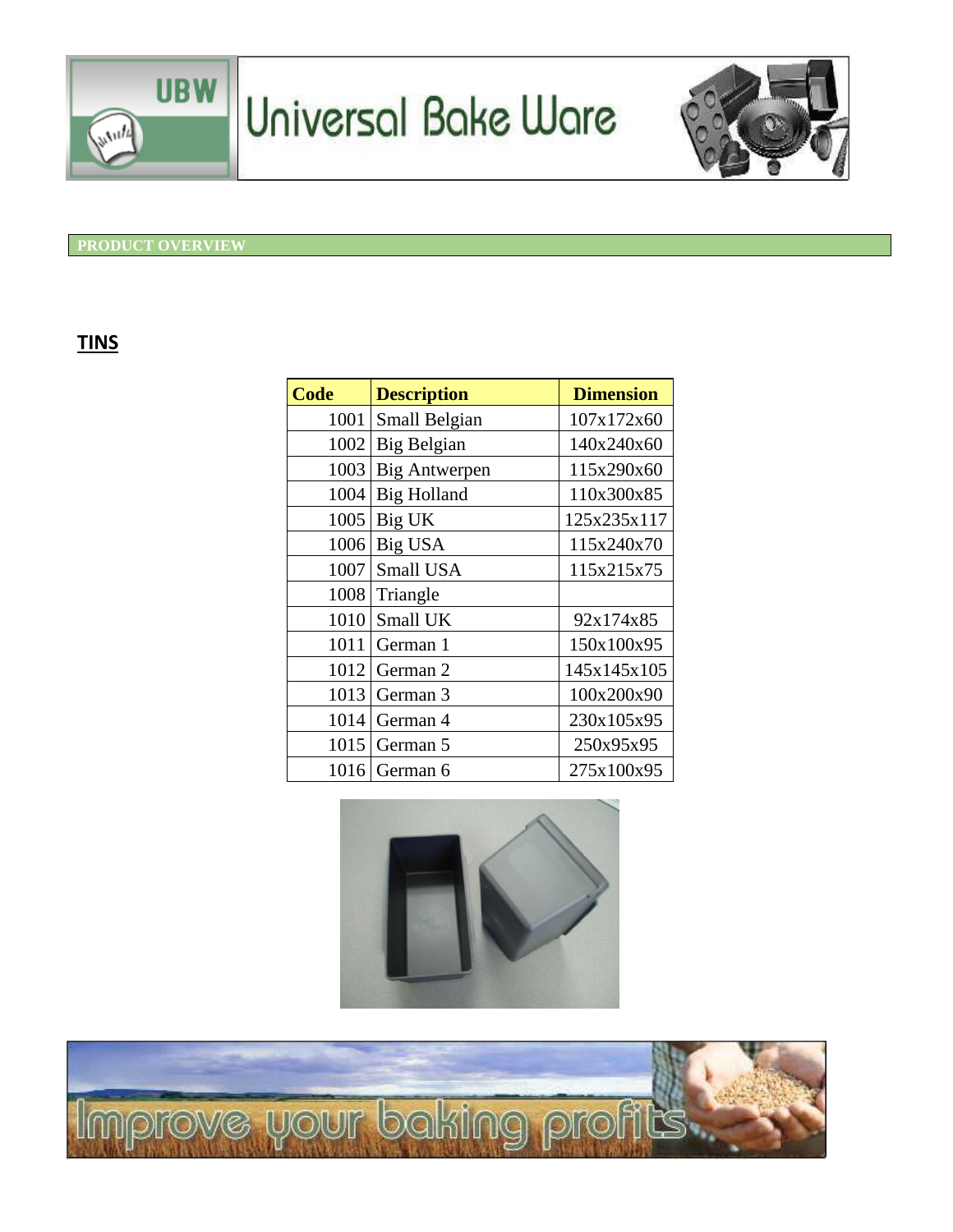

Universal Bake Ware



## **CAKE PANS**

| <b>Code</b> | <b>Description</b> | <b>Dimension</b> |
|-------------|--------------------|------------------|
| 2001        | Cake pan D90       | serrated         |
| 2002        | Cake pan D295      | serrated         |
| 2003        | Cake pan D280      | serrated         |
| 2004        | Cake pan D235      | serrated         |
| 2005        | Cake pan D210      | serrated         |
| 2006        | Cake pan D195      | serrated         |
|             |                    |                  |
| 3001        | Cake pan D90       | smooth edge      |
| 3002        | Cake pan D295      | smooth edge      |
| 3003        | Cake pan D280      | smooth edge      |
| 3004        | Cake pan D235      | smooth edge      |
| 3005        | Cake pan D210      | smooth edge      |
| 3006        | Cake pan D195      | smooth edge      |
| 3007        | Cake pan D260      | smooth edge      |
| 3008        | Cake pan D195x40   | smooth edge      |